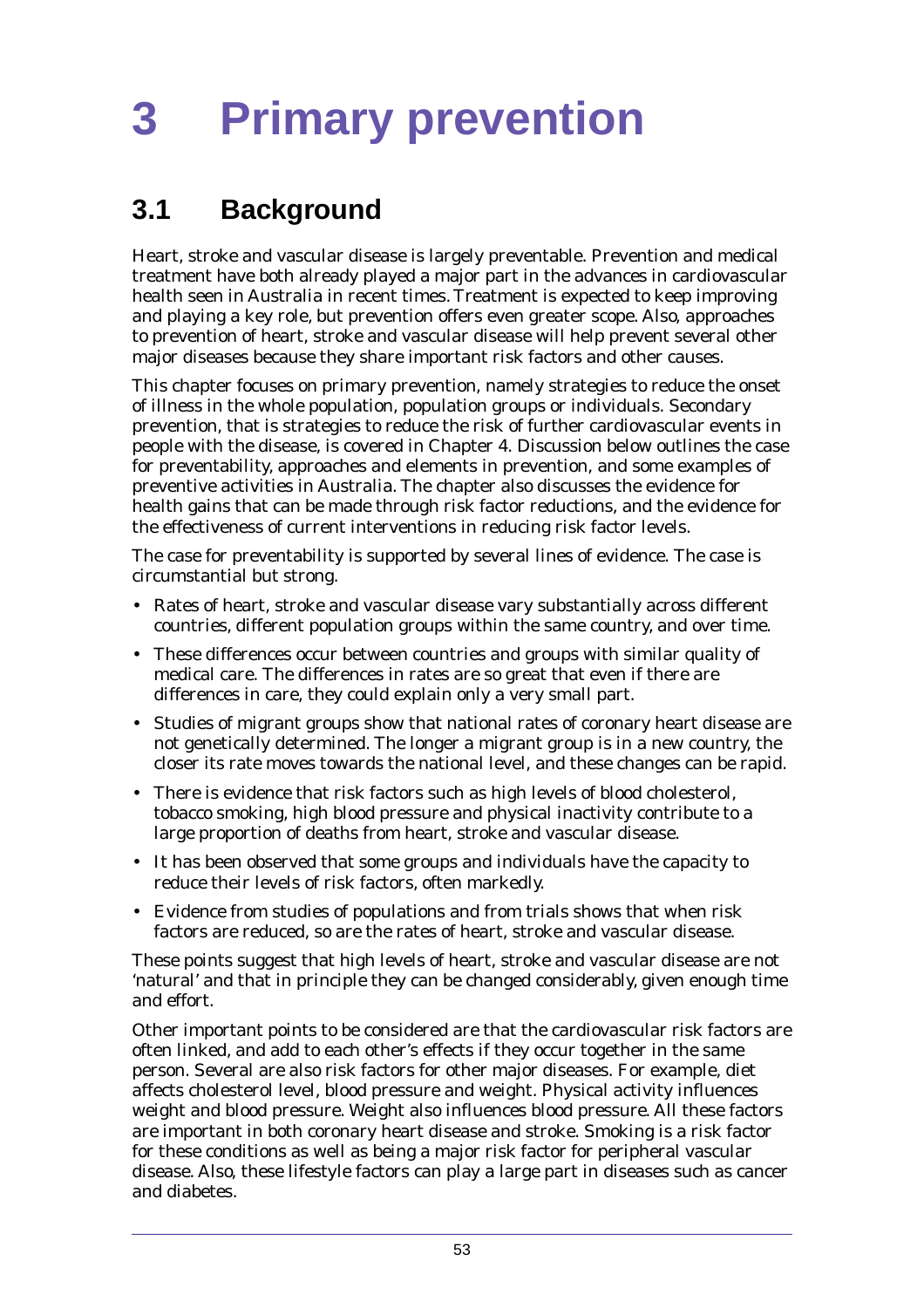Theoretically, this widens the scope for prevention even further and shows that a risk factor should not be viewed in isolation. Activities that reduce some risk factors will help reduce others and have benefits that go considerably beyond cardiovascular health.

The great challenge for prevention is to turn this theoretical scope into practice, and assess whether in a country such as Australia:

- risk factors can be avoided or reduced in virtually all people, not just many or most;
- favourable trends in smoking and blood pressure levels can be maintained or even accelerated; and
- Australians can become more physically active and the worsening trends in overweight can be reversed.

A further part of the challenge is to attend to the social, economic and environmental conditions behind people's daily lives. Recent research has examined social inequalities and the risks of death from all causes and heart, stroke and vascular disease. Even after allowing for the traditional risk factors of smoking, overweight and physical inactivity, socio-economic variables (such as income and geography) remain independently associated with the risk of death (Lantz et al 1998).

The actions of governments, businesses and industry can have a large effect on people's opportunities, attitudes and skills. Factors such as education, taxation, housing, urban design and conditions in the workplace can influence the level of risk factors as well as other social and psychological aspects that can affect cardiovascular health. This is especially relevant to the inequalities seen in health, such as the larger rates of heart, stroke and vascular disease and its risk factors among Indigenous Australians and those of lower socio-economic status (AIHW 1998a).

To be most effective, therefore, prevention needs action on many fronts, not just by the health sector. Many can play a role, including of course the individual, but key groups are governments, non-government organisations and general practitioners.

Broadly speaking, prevention can be aimed at the whole population, at high-risk groups and at high-risk individuals. The approaches are complementary. The first aims to improve risk factor levels and wider factors in the population as a whole. It is based on the knowledge that by far the greatest number of disease cases occurs in that majority of the population who are not seen as 'at risk'; and that small changes in many healthy people can produce much greater community benefit than large changes in a few. The second approach aims at groups known to be at higher risk for socio-economic or other reasons. The third aims to detect individuals at higher risk and then to reduce that risk.

The methods of prevention are collectively known as health promotion. The main features of health promotion are its broad approach and its emphasis on setting up conditions that make healthy choices, healthier environments and health behaviours easier for individuals and communities.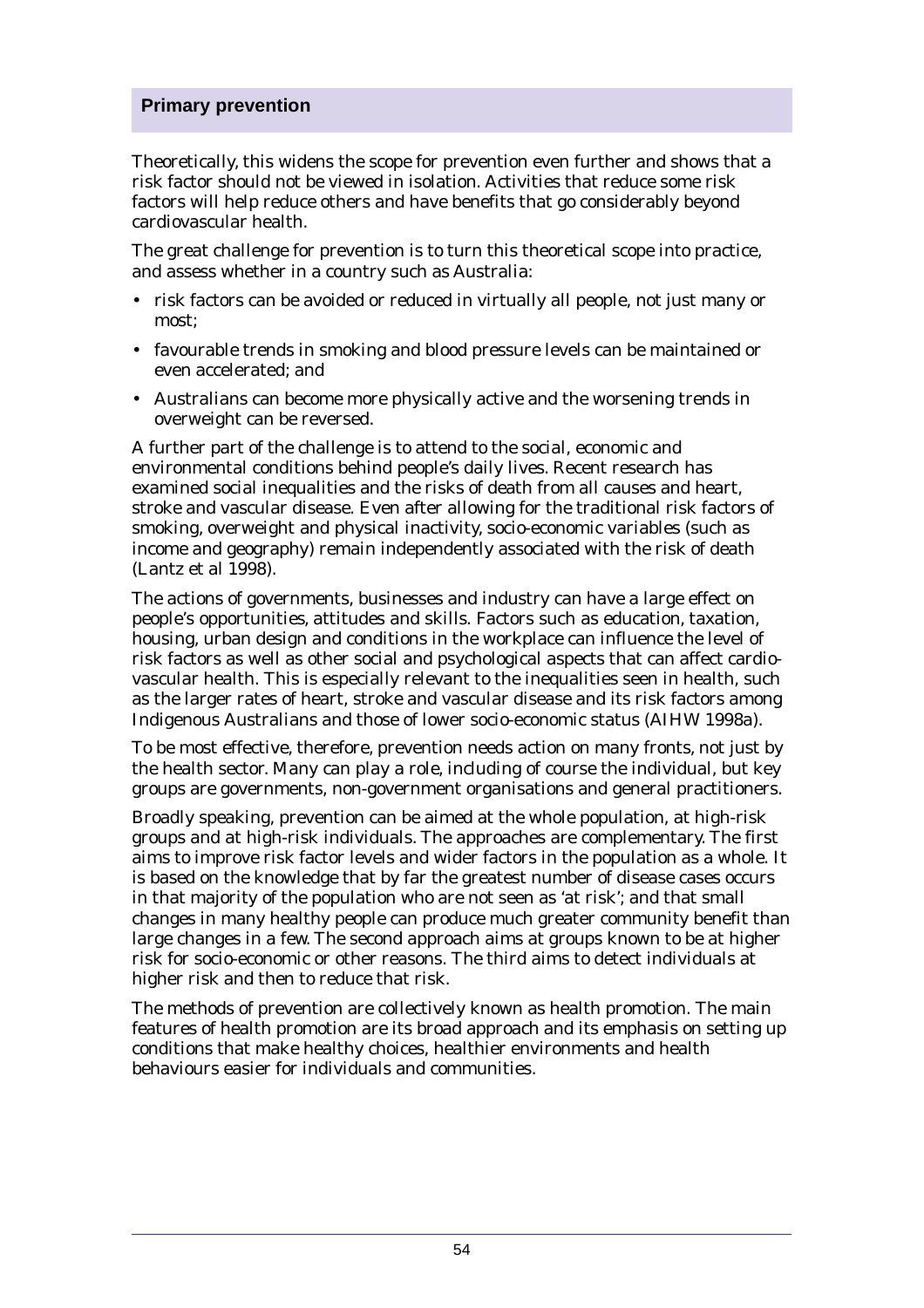Primary prevention can include a wide range of methods aimed at groups or individuals:

- general education of the public and of health professionals;
- 'healthy public policy' across sectors, where government decisions are set in the context of prevention and health promotion, and the health sector works with other agencies to promote health;
- regulation, such as controls on tobacco advertising and on food composition;
- incentives and disincentives, such as taxation to make less healthy products more expensive and initiatives to offer a broader, cheaper and widely available range of healthy foods;
- environments that encourage healthy behaviour, such as smoke-free restaurants and public spaces, parks, walkways and bicycle paths;
- identification of those at high risk, eg from family history or preventable risk factors;
- counselling and education of individuals at higher risk; and
- drug therapy for risk factors in some cases, eg for high levels of blood pressure or cholesterol.

It is clear that some of these methods rely most on health professionals such as general practitioners, whereas the other methods rely most on government at its various levels, and on changing the conditions that lead to ill health.

There are a number of Australian examples of the beginnings of success in health promotion, such as the reduction in tobacco smoking, which have been brought about by a combination of the legislative, educational and economic approaches listed above. However, there are numerous opportunities available to decrease smoking further and to promote physical activity, good nutrition, the reduction of overweight and obesity, and successful management of risk factors.

Examples of primary prevention activities by community and non-government organisations, general practitioners, States and Territories and the Commonwealth are given in Section 3.4.

# **3.2 Inter-relationships in health promotion**

# **Health promotion and health outcomes**

Health promotion can be viewed in terms of the methods (interventions) it uses and the results (outcomes) it achieves. These outcomes include:

- *health and social outcomes* such as mortality, morbidity, symptoms of disease or quality of life;
- *intermediate outcomes* such as biomedical risk factors or health behaviours that lie along the pathway between health and disease; and
- *health promotion outcomes* such as a favourable change in policy, environment, knowledge or behaviour that can work against a risk factor or disease.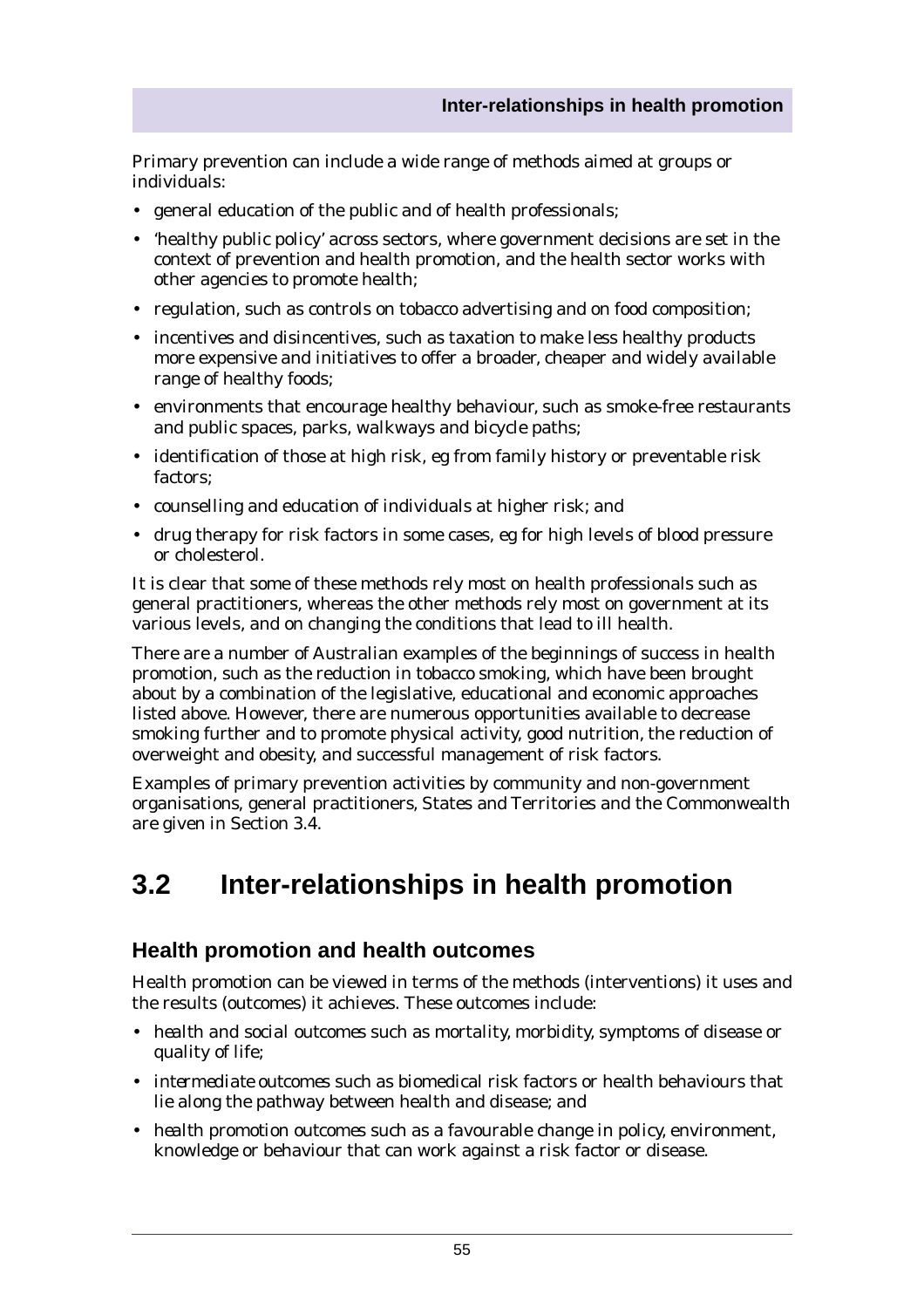These interventions and outcomes can be used as indicators of progress in prevention. In addition, a complex range of underlying social conditions put individuals or even populations at higher risk of heart, stroke and vascular disease. Figure 3.1 illustrates some of the linkages between health promotion practice and health outcomes.

| <b>Health outcomes</b><br>Mortality<br>Morbidity<br>Symptoms | Disability<br><b>Functional status</b> | Quality of life<br>Well being<br>Psychosocial health | Social outcomes<br>Equity<br>Social handicap |  |  |
|--------------------------------------------------------------|----------------------------------------|------------------------------------------------------|----------------------------------------------|--|--|
|                                                              |                                        | Intermediate outcomes/mediators                      |                                              |  |  |
| Healthy lifestyles                                           |                                        | Effective health services                            | Healthy environments                         |  |  |
| <b>Health promotion outcomes</b>                             |                                        |                                                      |                                              |  |  |
| Health literacy<br>Health public policy                      |                                        |                                                      |                                              |  |  |
|                                                              |                                        | Social action Intersectoral action                   |                                              |  |  |
| <b>Health promotion actions</b>                              |                                        |                                                      |                                              |  |  |
| Education                                                    |                                        |                                                      |                                              |  |  |
| Social mobilisation                                          |                                        |                                                      |                                              |  |  |
| Advocacy                                                     |                                        |                                                      |                                              |  |  |
| Source: Adapted from Nutbeam (1996).                         |                                        |                                                      |                                              |  |  |

| Figure 3.1: Inter-relationships in health promotion |  |
|-----------------------------------------------------|--|
|-----------------------------------------------------|--|

Intermediate outcomes that contribute to improved health are: healthy lifestyles, including lifestyle-related risk factors for heart, stroke and vascular disease; health services, that are evidence-based and accessible to all population groups; and healthy environments that aim to make healthy choices easier.

The lower two rungs of the figure reflect health promotion practice, and the immediate outcomes of such actions. Outcomes such as intersectoral action and strategic planning, the development of healthy public policy, and a community level of health understanding and health literacy are necessary for the development and adoption of intermediate outcomes, health outcomes and social outcomes. The lowest rung, health promotion actions, describes some of the activities of practitioners that include facilitatory roles as well as the conduct of health promotion programs.

The pathways described here are not unique, but reflect mechanisms for how health promotion might contribute to better health and social outcomes for heart, stroke and vascular disease.

# **Partnerships and alliances with other sectors**

The complex links in Figure 3.1 suggest great scope for coordination among the main agencies that contribute to improving health. While the health sector should take the lead in preventive actions, it will ensure more lasting effects and better serve the community if it forms long-term partnerships and alliances with other sectors. This would amount to a 'new system' for prevention that crosses normal boundaries between major agencies. It would include sectors such as education, planning, transport, agriculture and local government.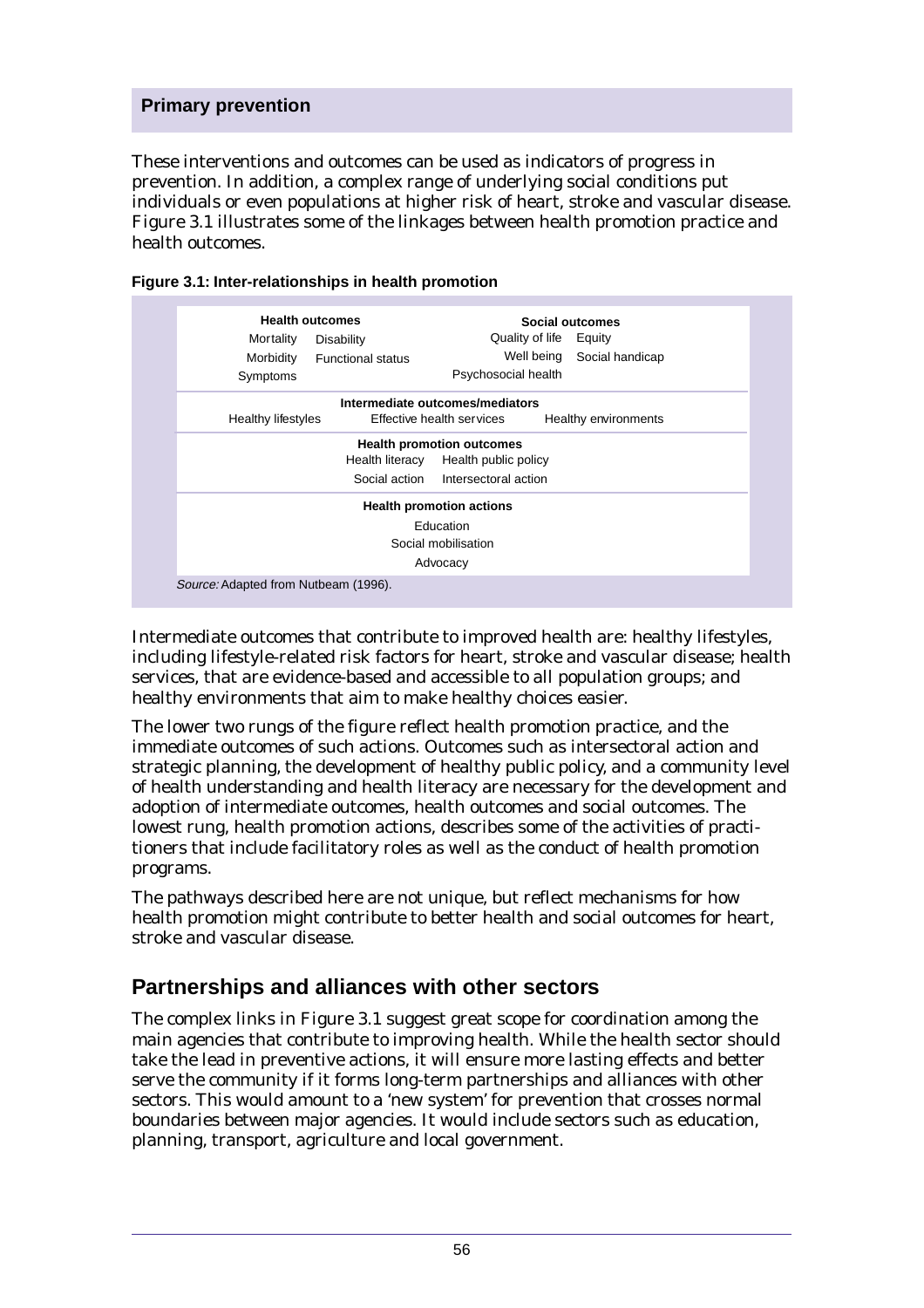| For example:                  |                                                                                                                                                                                                                                                 |
|-------------------------------|-------------------------------------------------------------------------------------------------------------------------------------------------------------------------------------------------------------------------------------------------|
| For smoke-free environments — | partnership between health, employer,<br>employee and unions for provision of clean air<br>in workplaces, sports grounds, restaurants and<br>all public places.                                                                                 |
| For physical activity $-$     | collaboration of the health, local government,<br>education, sport and recreation, transport and<br>sustainable development sectors for provision<br>of environments, facilities and services<br>conducive to physical activity.                |
| For improved nutrition —      | collaboration of health and food industries,<br>education sector, employers and local<br>government to promote healthy eating and<br>consumer education, food labelling and the<br>availability of healthier fast foods and<br>processed foods. |

# **Infrastructure for primary prevention**

Increasing the emphasis on primary prevention will require an infrastructure for health promotion across the system (NHMRC 1997b). The components of an optimal health-promoting infrastructure include policy changes, the creation of health-promoting environments, increasing community involvement, personal risk factor change and influencing the health system to focus on preventive actions.

Infrastructure refers to systems for:

| Development of public policy —     | a policy framework that recognises the role of<br>health promotion and primary prevention and<br>facilitates development of partnerships and<br>best practice.    |
|------------------------------------|-------------------------------------------------------------------------------------------------------------------------------------------------------------------|
| Monitoring and surveillance $-$    | information and intelligence about patterns of<br>illness, risk conditions, community concerns<br>and health.                                                     |
| Research and evaluation -          | targeted to primary prevention issues, and<br>changes to behaviour, environments, policies<br>and systems.                                                        |
| Workforce development -            | training, education and development of the<br>primary prevention workforce and enhancing<br>the preventive role of all health professionals.                      |
| Program delivery $-$               | structures for planning and delivery of<br>programs across the community, including<br>government, non-government, community and<br>private sector organisations. |
| Re-orienting the health system $-$ | increase the capacity for primary preventive<br>activity across the system.                                                                                       |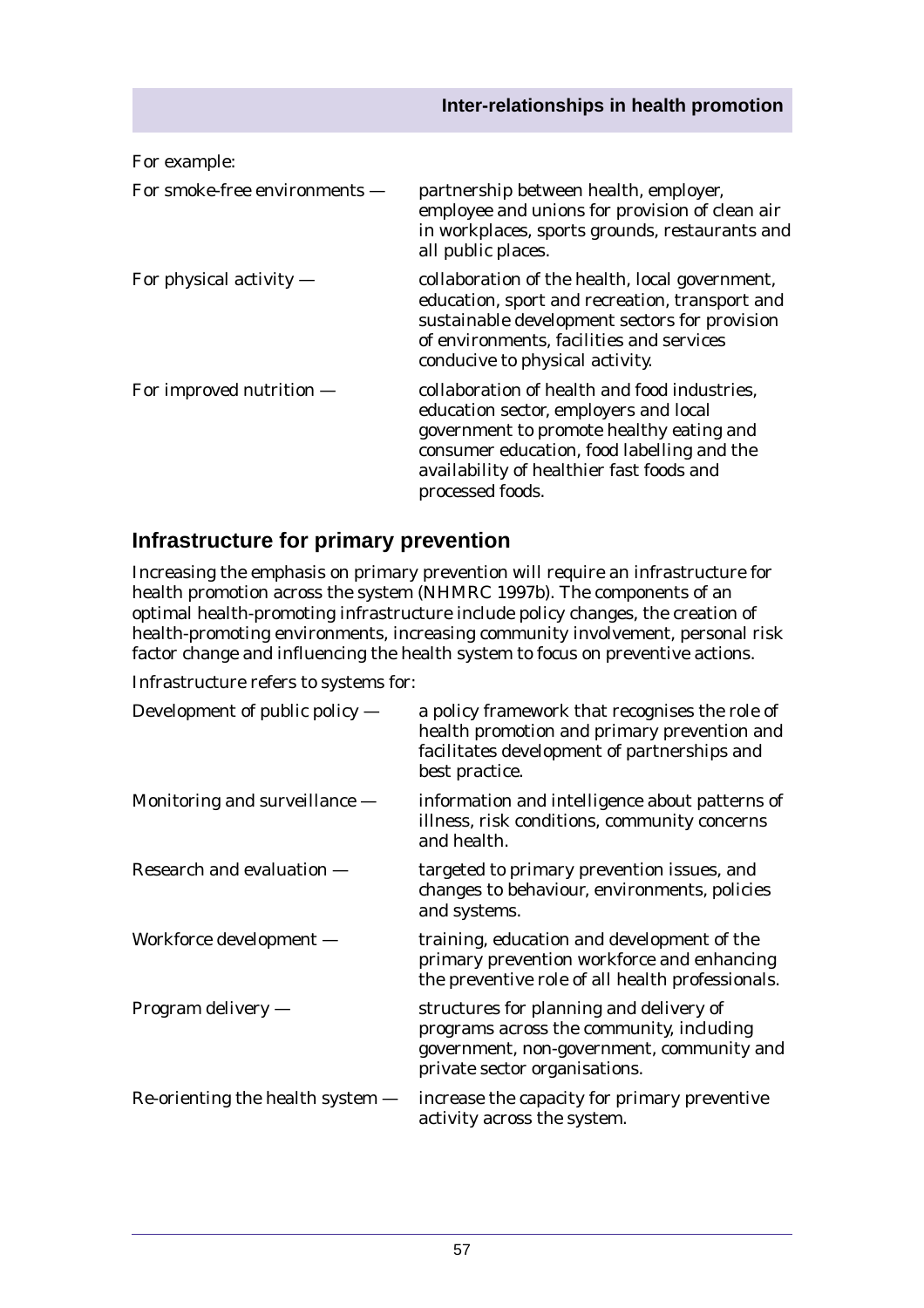Work is in progress to establish such partnerships and infrastructure at the Commonwealth, State and Territory and regional levels. Mechanisms include the National Public Health Partnership (NPHP) Group's Strategies Coordination Working Party and the currently evolving framework for a Primary Prevention Strategy (discussed further in Section 3.4).

# **3.3 Scope for further gains from prevention**

Although the risk factor approach is only one of the ways to view health, it still offers an important guide to past and potential prevention. The scope for prevention can partly be gauged by considering the current levels of risk factors in Australia, and the falls in those risk factors that ought to be achieved if known strategies are fully applied.

This section considers coronary heart disease and stroke separately. However, since heart, stroke and other vascular diseases have basically the same risk factors, strategies to reduce one disease should help to reduce another.

There is too little information to assess potential gains for less common cardiovascular conditions such as peripheral vascular disease and heart failure. However, it is important to note that these are significant diseases among older people, and that people with these diseases are likely to have other vascular conditions as well.

# **Coronary heart disease**

Chapter 5 (see Table 5.1 on page 102) presents falls in the prevalence of major risk factors and the resulting reduction in risk of a 'major coronary event' such as a heart attack or sudden death, based on evidence from population studies and clinical trials.

As well as the individual effects of risk factors, some studies have looked at their combined effect in community-wide studies, especially in the United States, but also in Wales and in Finland (Tudor-Smith et al 1998; Puska 1995). These studies typically demonstrate significant changes in both intervention and control communities, especially for cholesterol, blood pressure and smoking (Luepker et al 1996; Winkelby et al 1997). The North Karelia project in Finland has shown that community-based programs can reduce risk factor levels and coronary heart disease risk in the general population and among higher-risk groups (Jousilahti et al 1995).

Until recently, there have been no estimates of the effects of combined risk factor reduction on coronary heart disease among Australians. Such estimates are now being made by the University of Newcastle, along with estimates of the effects of secondary prevention, and of treatment during an acute event. A summary of these estimates is given in Chapter 5.

According to this research, there is considerable potential to lower coronary risk further by lowering high cholesterol and high blood pressure through lifestyle modifications and/or drug treatment, reducing smoking and increasing physical activity. However, as discussed below under 'Effective interventions', the estimated degree of change may not be possible unless more becomes known about how to increase levels of physical activity or decrease overweight on a population basis.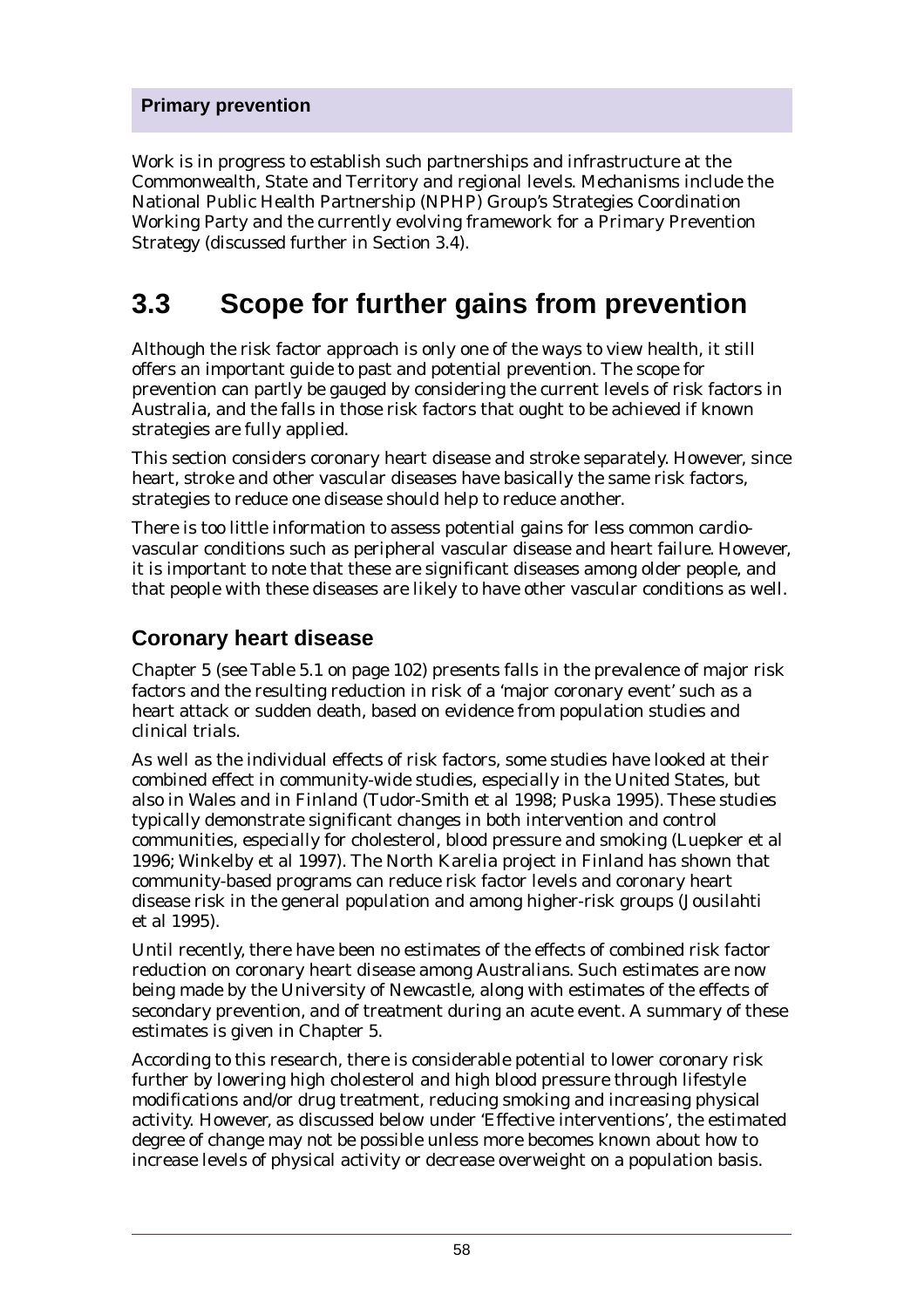# **Stroke**

Table 3.1 shows the percentage of ischaemic strokes (which comprise 85 per cent of all strokes) attributable to risk factors.

| <b>Risk factor/condition</b>             | Percentage | 95% confidence interval |
|------------------------------------------|------------|-------------------------|
| High blood pressure                      | 26         | $12 - 41$               |
| Transient ischaemic attacks of the brain | 14         | $11 - 17$               |
| Tobacco smoking                          | 12         | $8 - 16$                |
| Coronary heart disease                   | 12         | $7 - 17$                |
| Atrial fibrillation                      | 8          | $4 - 12$                |
| <b>Diabetes</b>                          | 5          | $2 - 9$                 |

**Table 3.1: Percentage of ischaemic strokes attributable to risk factors or conditions**

Source: Whisnant (1997).

There is also evidence that up to 15 per cent of stroke events may be attributed to physical inactivity (Shinton 1997).

Chapter 5 summarises the evidence for estimated reductions in risk of a stroke associated with a reduction in each major risk factor, showing that the risk of stroke can be lowered by reducing the mean level of risk factors in people with no history of stroke, with or without risk factors present (see Table 5.2, page 104).

In the primary prevention of stroke, the population approach has the potential to be most effective as well as cost-effective. A strategy aimed at high-risk groups, such as identification and treatment of all people in the population with hypertension, may reduce stroke incidence by up to 15 per cent (Law et al 1991) but would require considerable resources, particularly in primary practice, and many individuals may not benefit (Rose 1992). However, identification and treatment with either warfarin or aspirin of those with atrial fibrillation is likely to be of benefit, as atrial fibrillation is often not recognised as a risk factor for stroke, and about 10 per cent of those over 75 may have atrial fibrillation. NHMRC clinical practice guidelines on stroke describe an appropriate approach to routine screening for stroke that can be used in general practice (NHMRC 1997a).

# **Effective interventions**

There is considerable potential for further reductions in heart, stroke and vascular disease with the best use of existing information. This section outlines current evidence for the effectiveness of interventions to reduce the prevalence of these risk factors. Primary prevention of behavioural risk factors should include environmentally based strategies that address major societal influences on smoking, overconsumption of certain foods and calories, and inadequate physical activity.

# **Tobacco smoking**

As smoking is an important risk factor for morbidity and mortality from a number of causes, reducing the proportion of smokers would bring widespread benefits.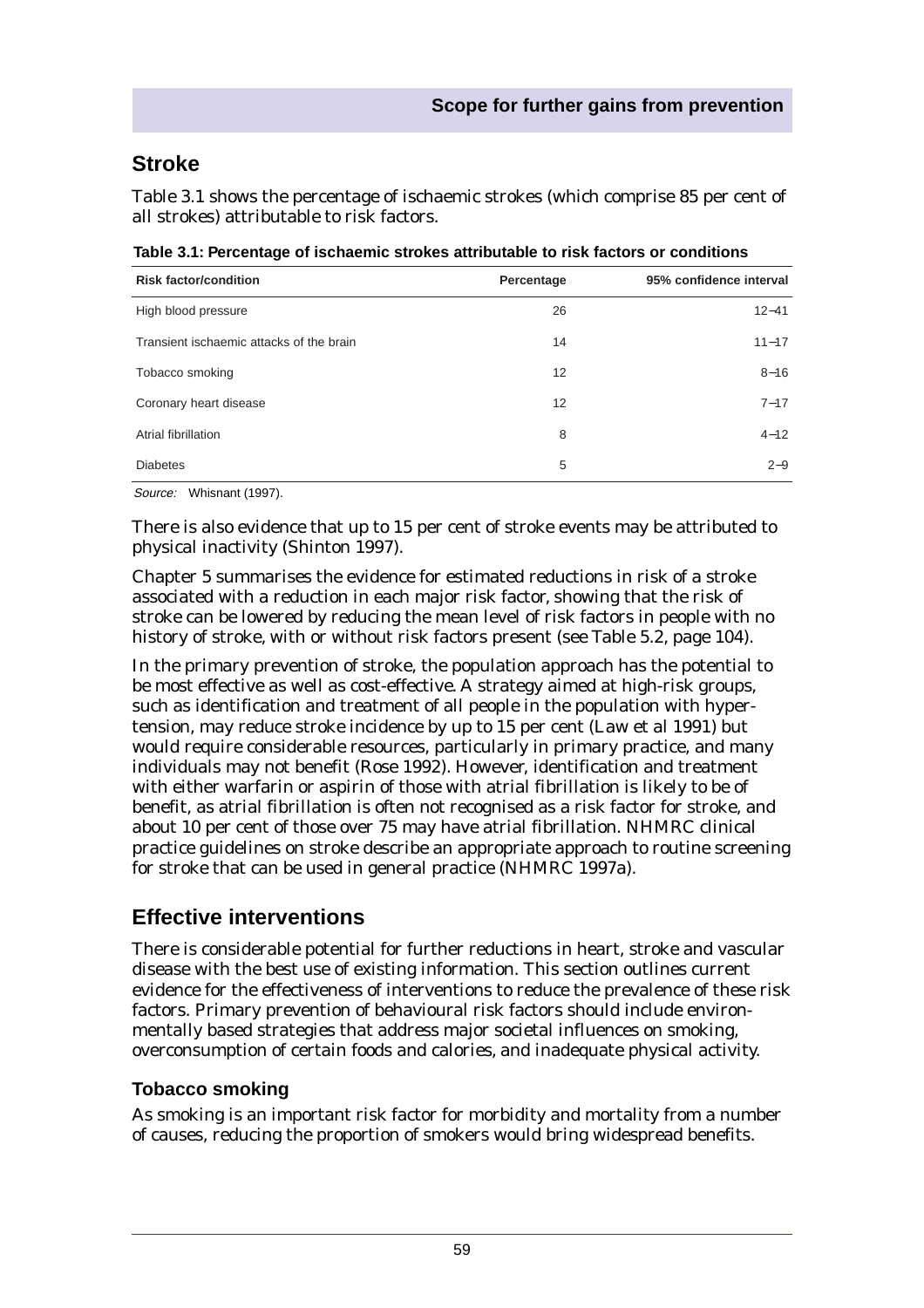There is good evidence that interventions with individual smokers (advice from doctors, nicotine replacement therapy) and via regulatory mechanisms (taxes on tobacco products, adoption of smoke-free policies) result in significant reductions in smoking (Jamrozik et al 1984; Warner 1984; Borland et al 1991). Nicotine patches have been shown to aid 'quitting', although the cost to patients is substantial (Gourlay & McNeil 1990).

Other measures include structural changes such as price increases, ending all promotion of tobacco products including that at the point of sale, and legislation for smoke-free areas, reducing nicotine levels in cigarettes, and rigorous enforcement of laws covering the sale of cigarettes to minors. Educational initiatives include public education campaigns, universal health education in schools and greater involvement of general practitioners. Specific interventions targeting high-risk groups should be developed — these may include campaigns targeting Indigenous populations, males from some cultural and linguistic backgrounds, women who smoke during pregnancy and other high prevalence groups. Adolescents should be a specific target as they receive pro-smoking messages from a range of sources including the internet.

# **Physical inactivity**

The potential for heart, stroke and vascular mortality and morbidity reduction through increased levels of physical activity at all levels of risk is significant, partly because of its effects on other risk factors such as overweight, high blood pressure and cholesterol.

There has been comparatively little research on the effectiveness of interventions designed to increase levels of physical activity, although several studies have shown that public education campaigns can result in short-term increases in participation in physical activity (Booth et al 1992). More recent studies have shown that general practitioners advising patients to be more physically active can help achieve substantial increases in weekly minutes of physical activity (Bull & Jamrozik 1998; Dunn et al 1997; Calfas et al 1996).

However, long-term behaviour is unlikely to change unless there are structural, policy and environmental changes that facilitate physical activity becoming an integral part of people's lives.

# **Diet**

Diet is an important factor in heart, stroke and vascular disease. However, the issue of diet and nutrition is complex, as it is influenced by a range of social, cultural, economic and physiological factors, including the available food supply and its cost (Nutbeam et al 1993). Like physical activity, diet can affect the prevalence of other biological risk factors.

The role of fat intake in heart, stroke and vascular disease is now fairly clearly established. The direct protective effect of specific diets or dietary changes is less clear but there are general health benefits in promoting healthy eating.

Overweight and obesity are established risk factors for heart, stroke and vascular disease. National and international data suggest that environmental and behavioural factors are the most important contributors, within individuals and between populations, to weight gained during adulthood (WHO 1998b). There is little in the way of intervention studies to show how these factors can be best manipulated to prevent overweight and obesity in populations (NHMRC 1997c).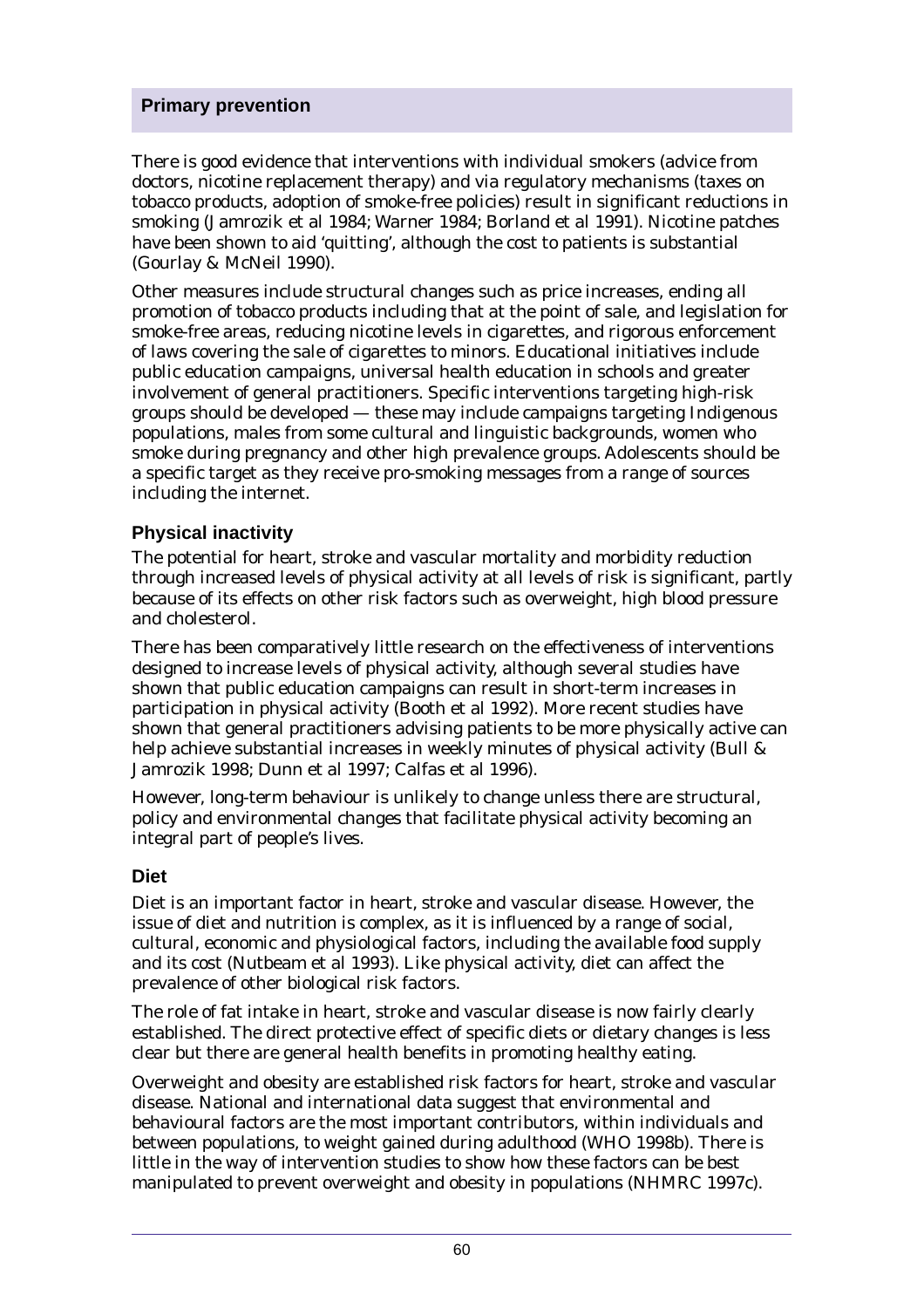## **Current approaches to primary prevention in Australia**

Strategies to reduce the prevalence of overweight include interventions affecting behaviour, physical activity, diet, and combinations of all three approaches (ABS 1997c). Educational campaigns and financial incentives have been shown to reduce average weight gain, compared to control groups, in two United States population interventions (Forster et al 1988; Taylor et al 1991). However, the effectiveness of others has been questioned (Winkleby et al 1997). The combination of diet and physical activity appears to be more effective for weight loss than diet alone (Wing et al 1998; WHO 1998b), indicating the need for multifaceted approaches.

There is good evidence that interventions at a population level encouraging weight control and dietary salt reduction lower mean levels of blood pressure (Fagard & Tipton 1994). Diets high in fibre have been shown to lower systolic and diastolic blood pressure in people with hypertension (Anderson et al 1990). An adequate intake of fresh fruit and vegetables is also an important component of primary prevention (Zatonski et al 1998; NHMRC 1992).

Effective strategies should address the major societal contributors to the overconsumption of certain foods and calories, and inadequate physical activity. These could include food marketing practices, transportation patterns and opportunities for safe physical activity (James 1995; Jeffrey 1995; NHMRC 1997c).

# **3.4 Current approaches to primary prevention in Australia**

As described in the preceding sections, there is a growing focus on intersectoral collaboration in Australian heath care at all levels, and a shift in emphasis towards primary prevention. This section examines general policies and approaches to primary prevention of heart, stroke and vascular disease by governments, general practice, and non-government organisations, and also describes a range of activities in specific areas.

# **Government policies and approaches**

The Commonwealth, in collaboration with the State and Territory Governments, is aiming to increase public awareness of risk factors through a range of national initiatives. The NPHP is a working arrangement to plan and coordinate national public health activities, provide a more systematic and strategic approach for addressing public health priorities and provide a vehicle to assess and implement new directions and major national initiatives. The work of the NPHP principally deals with the components of the health system outside the framework of the Health Care Agreements and with services conceived and delivered with whole populations and their health status in mind.

Also being developed is a framework for a National Primary Prevention Strategy, to integrate programs on physical activity, diet, tobacco and alcohol and target the major chronic non-communicable diseases.

The Commonwealth has developed, or is in the process of developing, national plans to address tobacco smoking, physical inactivity, nutrition, alcohol consumption and diabetes. At the State level, there are numerous programs that aim to improve the health of Australians through modification of both behavioural and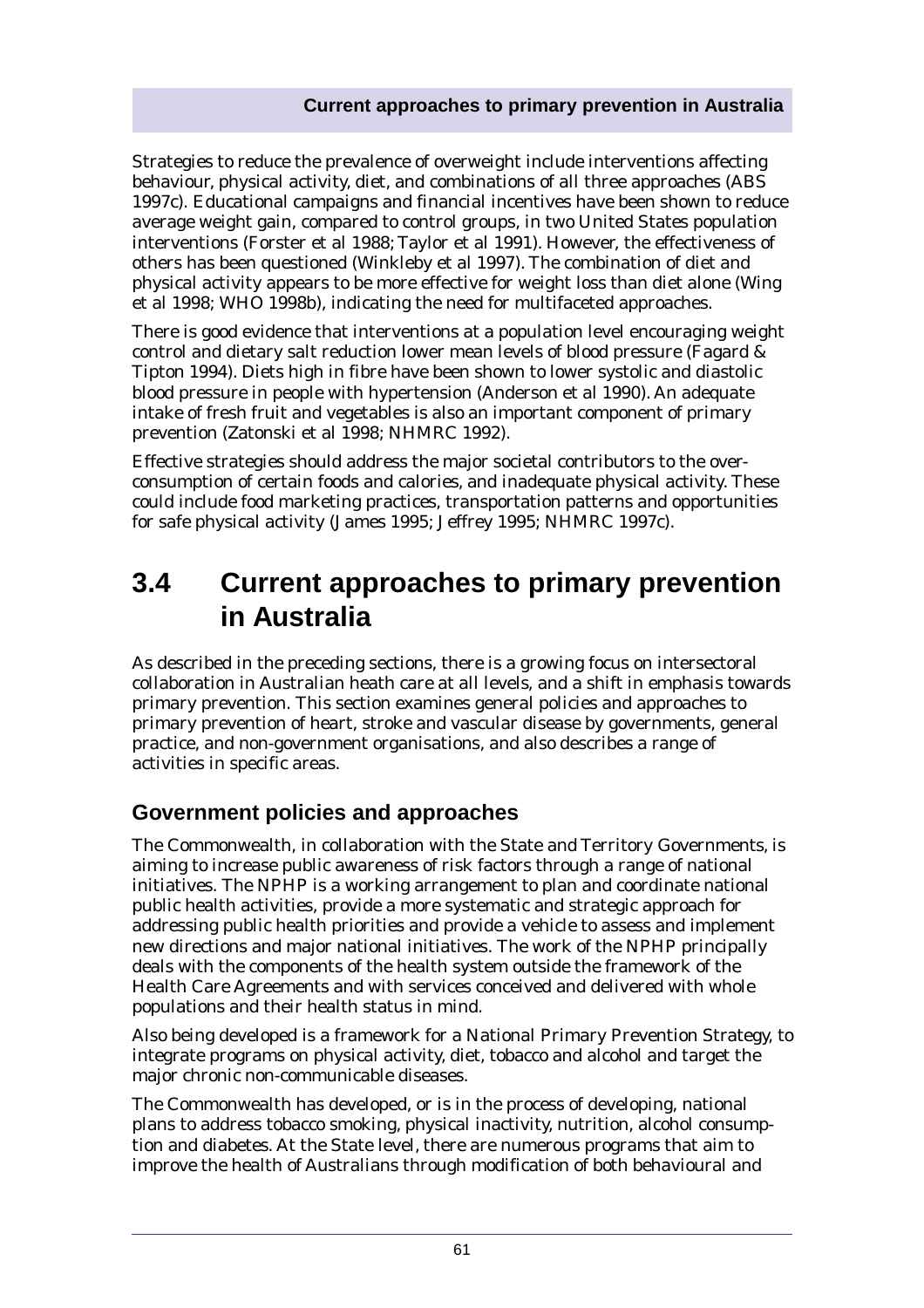biological risk factors. Commonwealth and State and Territory programs in progress are discussed in the section below on 'Current activities in primary prevention in Australia'.

While there are few evidence-based guidelines on prevention, an NHMRC report, *Guidelines for Preventive Interventions in Primary Health Care: Cardiovascular Disease and Cancer* (NHMRC 1997d), addresses the issues of screening for coronary heart disease, stroke and peripheral vascular disease, high blood cholesterol, high blood pressure, overuse of alcohol, cessation of smoking and use of aspirin to prevent coronary heart disease.

Following is a brief outline of State and Territory policy relevant to the primary prevention of heart, stroke and vascular disease:

- The New South Wales policy on health is encapsulated in its *Caring for Health* series. The first in the series commits the New South Wales health system to developing strategies to tackle the NHPAs, including cardiovascular health. State-based strategies have been developed for risk factors associated with cardiovascular health and the other NHPAs.
- Victoria is working to enhance the knowledge and skills of allied health and community health workers and to develop new information and referral systems, a baseline participation survey, community grants programs, and a review of policy and practice relating to physical activity in organised care settings.
- Queensland has developed a Social Development Strategy outlining intersectoral measures to improve health. Queensland Health has developed Health Outcomes Plans that support and maintain evidence-based practice across the spectrum of health care, seeking to link the processes and quality of health service delivery more closely with individual and population health outcomes. The Plans include a systematic approach to health promotion and disease prevention across NHPAs. Outcome Area Teams have been established for 25 areas and common approaches will be taken to issues including tobacco, nutrition, alcohol and physical activity.
- The Department of Human Services in South Australia has, or is developing, policies and strategies in areas such as food and health, tobacco control, physical activity and diabetes. Environmental change is encouraged in a number of programs including the linking of sponsorship of arts and sporting organisations with health-promoting policies and practices.
- In Western Australia, the Framework for Health Gain is a system-wide approach designed to improve health in the State. Providers are required to link development of health service strategies with local population needs and key areas for action. This ensures that health service business plans address the key areas and strategic directions of the health system. More than 30 health promotion research projects have been undertaken in Western Australia, mostly in the areas of smoking, nutrition, alcohol consumption and illicit drugs. Statewide surveys of attitudes and behaviours relating to the use of tobacco, alcohol and illicit drugs were also undertaken.
- In Tasmania, State-based strategies have been developed for risk factors associated with heart, stroke and vascular disease.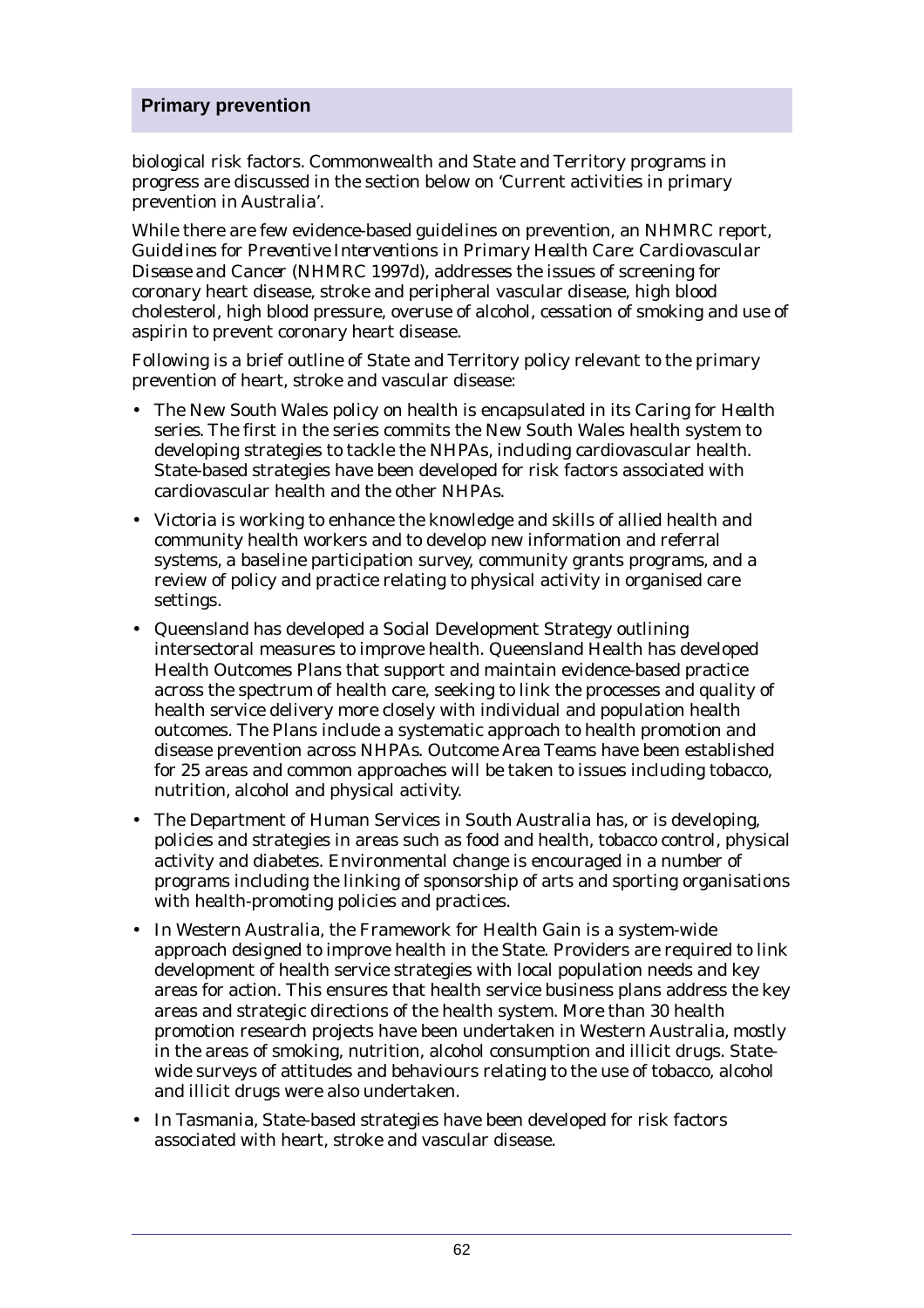- In the Northern Territory, an integrated strategy is being developed by Territory Health Services to address prevention and treatment for the extremely high proportion of Indigenous adults who suffer an inter-related group of chronic illnesses including obesity, high blood pressure, coronary heart disease, diabetes and renal disease.
- The Australian Capital Territory Department of Health and Community Care developed health goals and targets for heart, stroke and vascular disease in 1994 after consultation with key stakeholders. Early identification of risk factors and lifestyle interventions are addressed through both preventive and improved primary care initiatives (Gilbert & White 1997).

# **The role of general practice**

General practitioners have a unique role in primary prevention, as the community perceives doctors as the most authoritative source of information on factors and behaviours associated with reducing the risk of disease (RACGP 1996). Since 1993, the Royal Australian College of General Practitioners (RACGP) has produced and updated guidelines for preventive services in general practice (RACGP 1998a), and practice systems to implement the guidelines (RACGP 1998b).

Risk assessment and helping patients to reduce their risk factors are essential parts of general practice. Detection and documentation of behavioural risk factors are less than those of biologically based risk factors (Nelson & Piterman 1997). There are a number of trials in progress involving prescription of physical activity by general practitioners which show promising results (Calfas et al 1996; Swinburn et al 1997). Barriers to the implementation of preventive strategies by general practitioners are well recognised (Cockburn et al 1987; Bauman et al 1989; Mann & Putnam 1989) and principally relate to the health care system, the general practitioners themselves, the consultation process and the patient.

To make general practice more effective and accountable, organisational development into Divisions of General Practice was undertaken in 1993. There are four Support and Evaluation Resource Units (SERUs) to facilitate the programs and activities of the Divisions throughout Australia. The Public Health and Health Promotion SERU is working with the Victorian Division of the National Heart Foundation (NHF) on a guide to currently accepted practice in primary prevention of heart, stroke and vascular disease for Divisions of General Practice. The guide aims to provide a framework for implementing the cardiovascular primary prevention strategy within the context of local needs, service provision and available resources. The SERU is also developing draft sets of outcomes and indicators for Division programs in primary prevention and early detection of heart, stroke and vascular disease.

The change in project funding for Divisions of General Practice to outcomes-based block funding will encourage Divisions to implement preventive strategies that are acceptable to general practitioners, and will involve SERUs, University Departments of General Practice, the NHF and other organisations.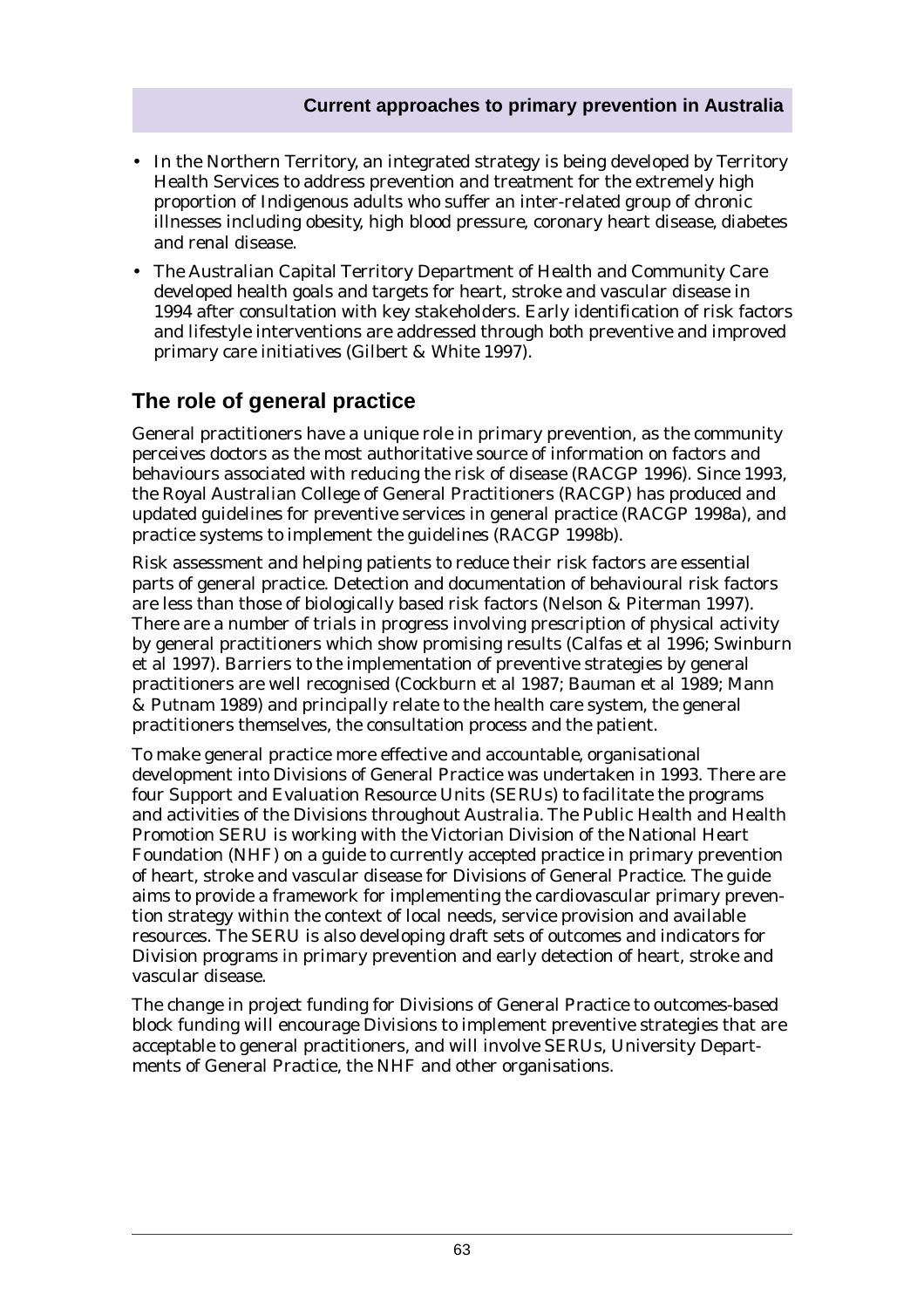# **Community and non-government organisations**

Among community and non-government organisations there is also a shift towards collaborative programs in primary prevention. The following groups have been particularly active in addressing risk factors and the general cardiovascular health of Australians. Individual projects initiated by these organisations are discussed in the section on 'Current activities in primary prevention'.

The *National Heart Foundation* has promoted a number of innovative projects addressing aspects of cardiovascular health in Australia, including development of clinical guidelines to enhance the performance of general practitioners in relation to cardiovascular risk and disease management, education in nutrition of primary school students and promotion of increased physical activity. A telephone service, Heartline, has recently been introduced to answer queries from the community.

The *National Stroke Foundation* has worked with the Commonwealth Department of Health and Aged Care and the NHMRC to draft a National Stroke Strategy and is working with the States and Territories in their development of State-based stroke strategies. To date, Victoria (Victorian Stroke Strategy Task Force 1998) and New South Wales (NSW Stroke Working Group 1998a) have completed strategies.

The *Brain Foundation* has worked on primary prevention initiatives focusing on stroke prevention since the early 1980s. Initiatives include development and regular updating of stroke education material for the general public, carers, patients and health service providers.

# **Current activities in primary prevention in Australia**

The following section highlights activities that are considered by the initiating organisations to be 'best practice' and possible models for wider implementation. This is neither a review nor a comprehensive record of initiatives in primary prevention, but a summary that gives an indication of just some of the key initiatives being undertaken across the nation.

# **Collaborative activity — coronary heart disease**

- The Health Department of Western Australia, the Heart Foundation of West Australia and Divisions of General Practice are collaborating to implement programs to increase awareness of early warning signs and risk factors among men.
- The Burnie Take Heart project in Tasmania is a collaborative project which includes Commonwealth, State and local governments, local business interests, the NHF and the community. Interventions focus on the promotion of physical activity and healthy eating, initially targeting upper primary school children.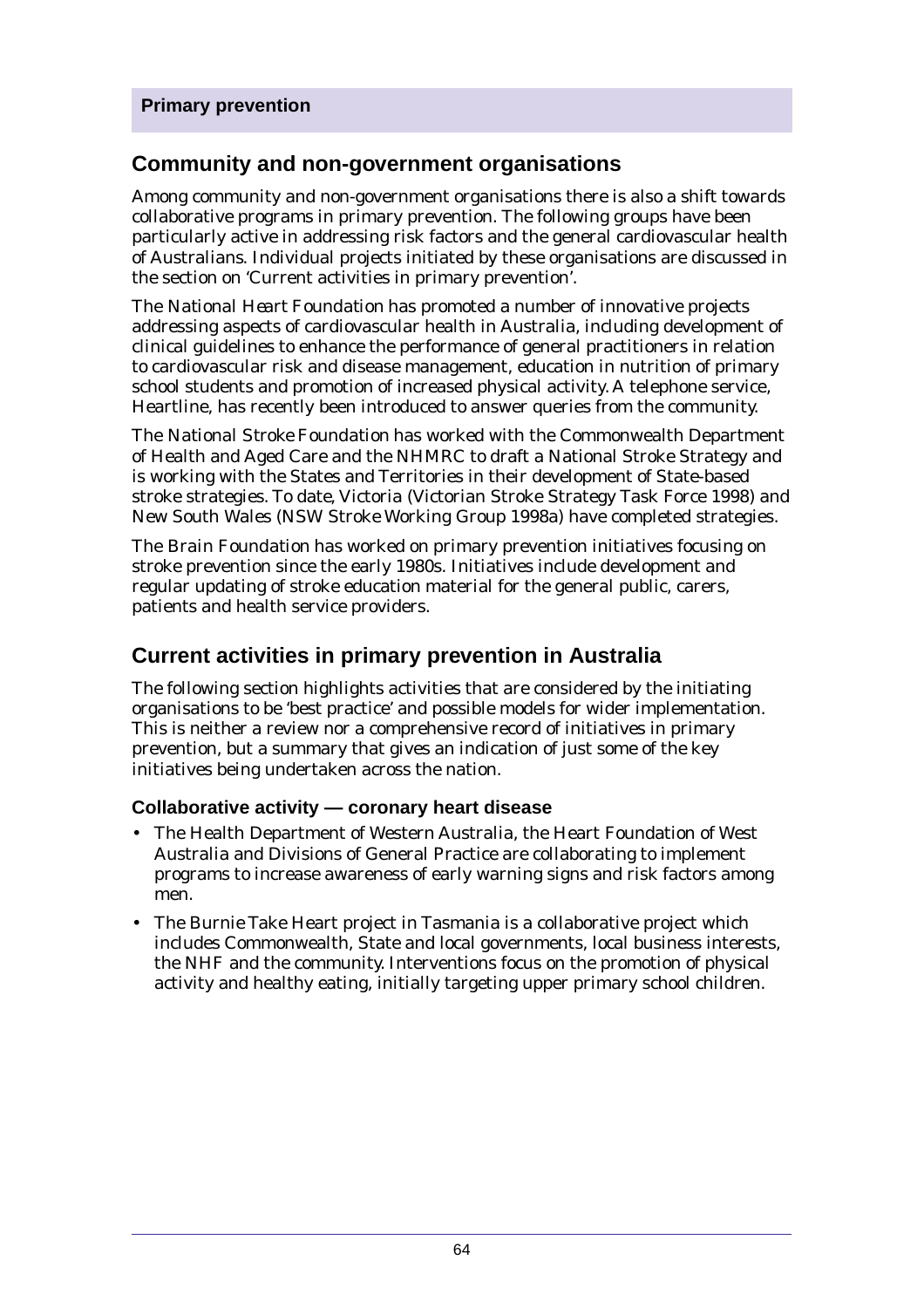#### **Collaborative activity — stroke**

- The Brain Attack program, established by the National Stroke Foundation, is an umbrella for a series of inter-related initiatives to enhance understanding and prevention of stroke. A package of booklets and brochures on stroke has been developed and published. It includes material on primary and secondary prevention, symptoms, treatment and commonly asked questions. The next stage will be in professional education for general practitioners, neurologists, pharmacists and allied health professionals about primary and secondary prevention of stroke. This will include elements on screening and behaviour change interventions, early diagnosis of stroke and the appropriate actions that should follow, and interventions for secondary prevention.
- Stroke Week, established in 1984, has provided a vehicle for promoting a coordinated health message about stroke prevention across Australia. In 1998, the Brain Foundation collaborated with the National Stroke Foundation and key players such as hospitals and community health centres to promote the Stroke Week message. In each State, risk factor screening, public seminars and other events are held, following a nationally agreed message.
- The Brain Foundation Victoria Ltd has collaborated with MEDI-World Ltd to produce a CD ROM on stroke for general practitioners. The CD includes stroke case studies with video footage and interactive learning methods, and has been allocated 12 continuing medical education points by RACGP.
- A Workplace Stroke Prevention Kit has recently been produced by the Brain Foundation in Victoria and is also in use in New South Wales and Tasmania. In Western Australia, HealthWay has provided funding to the Brain Foundation for conducting a primary prevention program on stroke, risk factors and lifestyle change.

### **Tobacco smoking**

- The National Tobacco Campaign is a collaborative initiative between the Commonwealth Government, State and Territory Governments and major nongovernment organisations which aims to reduce the proportion of regular smokers in the population and reinforce current non-smokers in their decision not to smoke. The Campaign involves advertising, nationally coordinated Quitline telephone services, campaign materials produced in nine languages, a web site (www.quitnow.info.au), and national media promotions.
- The New South Wales Tobacco and Health Strategy 1995–1999 aims to lower smoking rates through elimination of tobacco marketing and collaboration between sectors involved in tobacco control. This has involved a review of services to smokers and resources and interventions available for smokers seeking assistance in giving up smoking. The *NSW Health Promotion Survey 1994* (NSW Health Department 1994) outlines strategies that have been found to be effective in reducing the prevalence of smoking, particularly at the area health service level.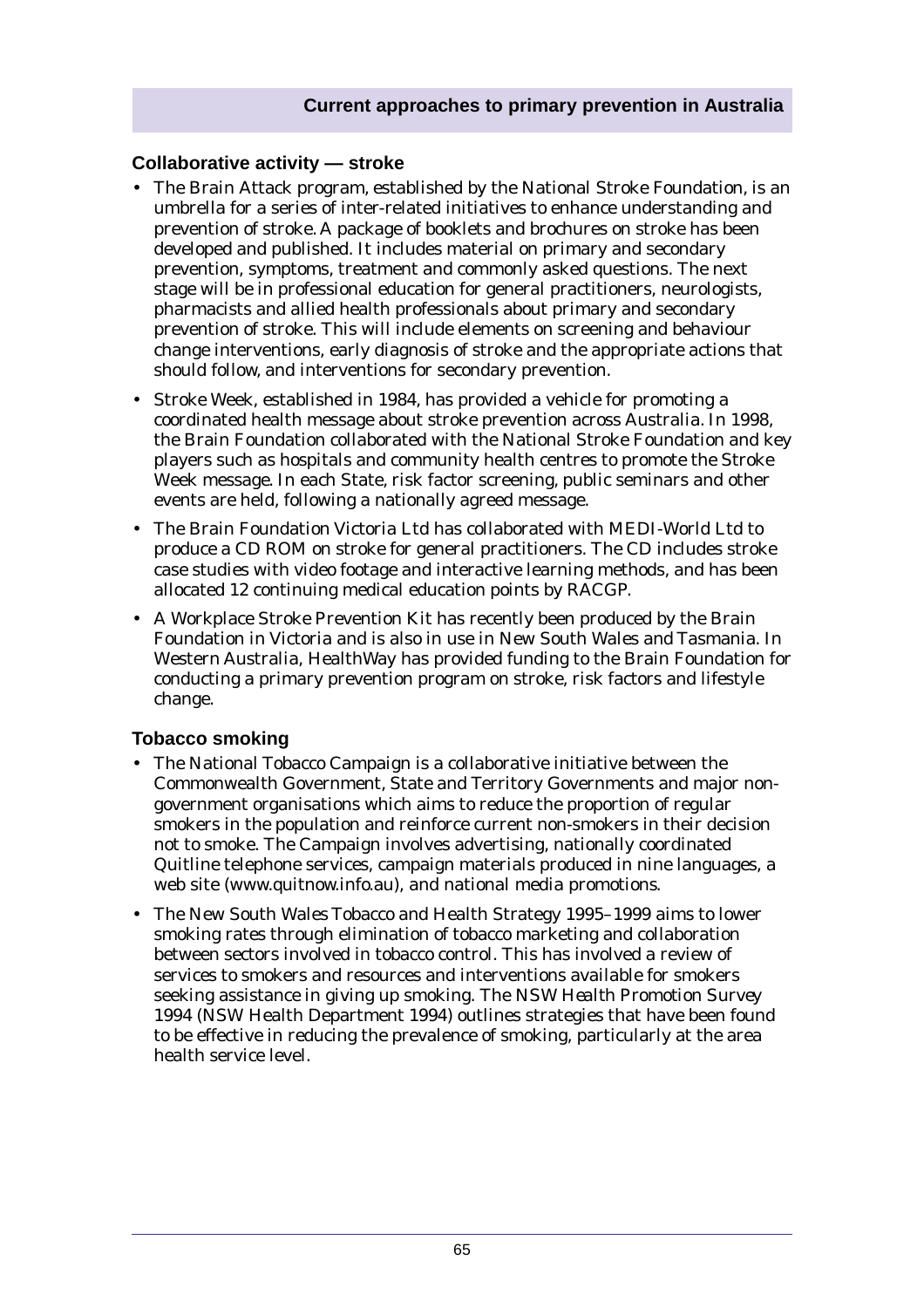- South Australia has committed significant funds to the implementation of a comprehensive Tobacco Control Strategy, with the objective of reducing smoking prevalence, particularly amongst young people. This collaborative government– non-government approach includes public education, restrictions on sales to minors, quit information and support, smoke-free public places including dining areas, restrictions on advertising and school-based programs.
- In the Northern Territory, the Tobacco Action project has initiated a specific Aboriginal Smoking Strategy to raise the awareness of Indigenous people of the harmful effects of smoking and to initiate community action to reduce smoking in Indigenous communities.
- Smoking in enclosed public places is prohibited in the Australian Capital Territory under the *Smoke-free Areas (Enclosed Public Places) Act 1994*, which aims to reduce people's exposure to environmental tobacco smoke. By late 1998, all enclosed public places were 'smoke free', including licensed premises. Only premises with an exemption may have limited smoking areas, and these areas must have mechanical ventilation equipment capable of maintaining air quality in accordance with Australian Standards.

### **Physical activity**

- The Commonwealth has developed a national public education campaign (described below), funded economic analysis of the cost of inactivity, funded demonstration projects in several States trialing physical activity interventions aimed at both broad and specific population groups, and funded 44 projects under the Healthy Seniors Initiative to promote the health and well being of older Australians.
- Active Australia is a national initiative promoting population-wide strategies and public policies to increase regular involvement in physical activity. The Active Australia partnership involves the Australian Sports Commission, the Commonwealth Department of Health and Aged Care, the National Office of Local Government and Sport and Recreation departments in all States and Territories. Health, in consultation with State and Territory health departments, has produced a health sector response to the initiative (DHFS 1998). The report, entitled *Developing an Active Australia: a Framework for Action for Physical Activity and Health*, identifies intersectoral collaboration as essential for the efficient development of supportive infrastructure, environments and attitudes to encourage people to become and remain physically active at levels sufficient to achieve benefit to health.
- *Towards Best Practice for the Promotion of Physical Activity in the Areas of NSW* (Bauman et al 1996) provides data on the prevalence of physical activity in New South Wales at both the State and local levels; identifies priority populations for intervention; and identifies best-practice approaches to the promotion of physical activity that can be implemented at the local level. New South Wales physical activity demonstration project grants are directed towards supplementing and enhancing the knowledge needed to specify best practice for the promotion of physical activity at the State and area health service level, with a focus on priority areas such as disadvantaged groups, systems and settings, and environments.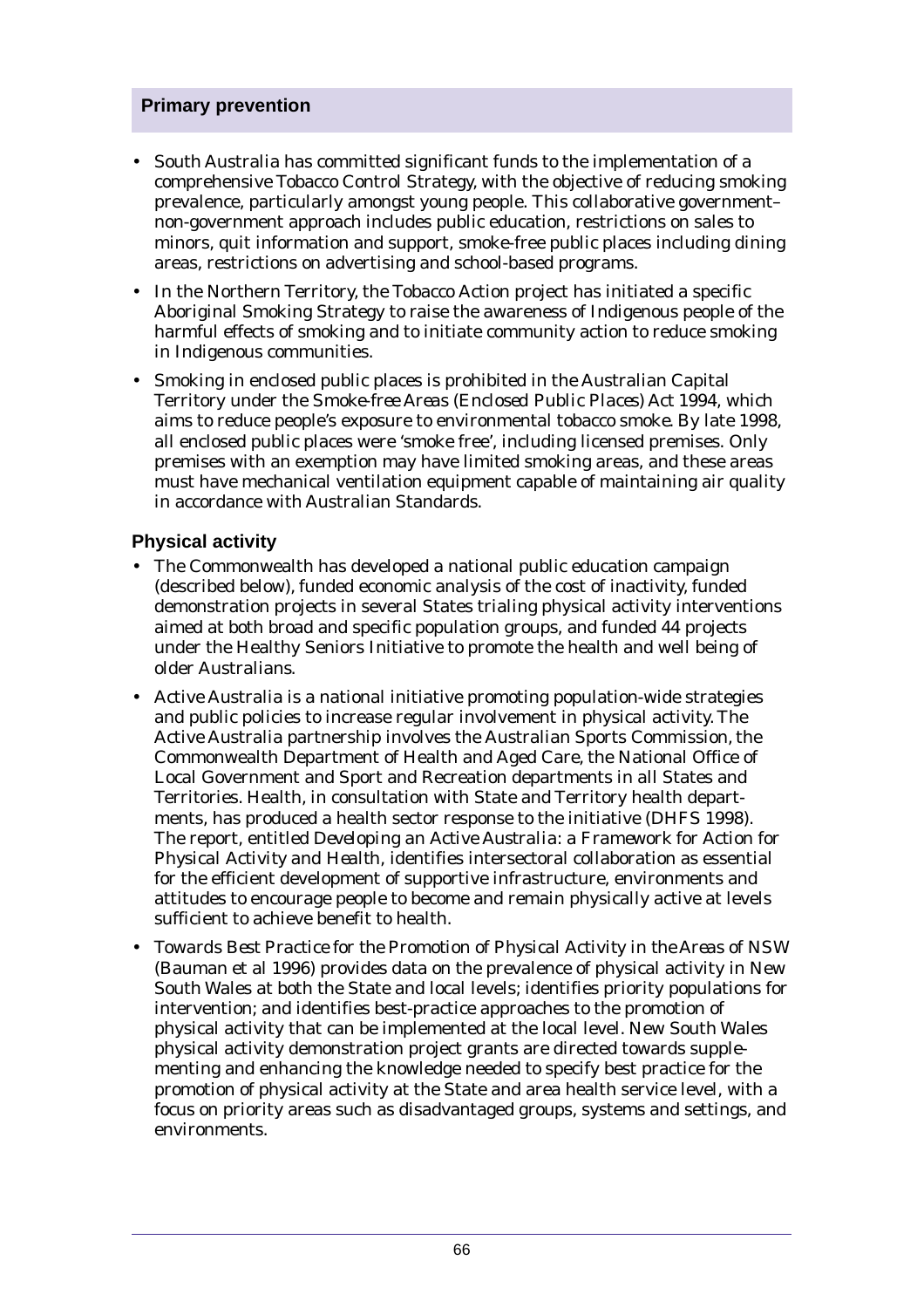- The NSW Health Centre for Disease Prevention and Health Promotion is involved in developing and implementing an interdepartmental Physical Activity Strategy to maximise awareness by key agencies and the public of the health benefits of regular physical activity of moderate intensity.
- The Victorian physical activity strategy (developed by the Departments of Human Services and of Sport and Recreation) is engaging a wide range of sectors to develop an integrated program of activities to increase participation in regular moderate physical activity, building on previous work done by the Active for Life program in Victoria.
- In South Australia, activities include a State-wide survey to assess levels of physical activity, the development of a State Active Australia Strategic Plan, school-based physical activity projects, local government plans, a project on prescribing of physical activity by general practitioners and several projects aimed at developing supportive environments to encourage people to be more active.
- In Tasmania, physical activity for older people is being promoted through provision of structured education sessions for Senior Citizens clubs and support for the development of safe, suitable physical activity programs. Just Walk It walking groups for people who have had cardiac events are organised all over Tasmania and coordinated by the NHF. Walk/Talk is a forum for coordinators of community recreation walking groups to meet regularly and share resources and knowledge.
- Supportive Environments for Physical Activity is a NHF program which aims to increase environmental support and opportunities for people to be physically active as part of their daily life. The program has been funded by a grant from the Commonwealth Department of Health and Aged Care and aims to work with local governments to influence urban planning. One such project, the Illawarra Physical Activity Project has developed a range of community-wide and intersectoral initiatives, using local media and working with local Councils, worksites and schools. Impact evaluation has been undertaken throughout the project.

# **Nutrition**

- A National Public Health Nutrition Strategy has been commissioned by the Commonwealth to assist in achieving equitable and sustainable improvements in nutrition as outlined in the National Food and Nutrition Policy. In the first stage, a Strategic Intergovernmental Nutrition Alliance (SIGNAL) has been established under the NPHP. SIGNAL has membership from the Commonwealth, States and Territories and external expertise and reflects commitment to a coordinated and integrated partnership approach. Continuing monitoring and surveillance of the food system will be important. The second stage will look at the role of the non-government sector in effecting food and nutrition outcomes. Work has commenced on establishing a monitoring and surveillance system for food and nutrition, which will take into account other relevant data collections such as those for heart, stroke and vascular disease and the 1995 National Nutrition Survey (ABS & HEALTH 1998).
- The *Australian Guide to Healthy Eating*, a national food selection guide, has been developed for the Commonwealth, on the basis of recent research in nutrition.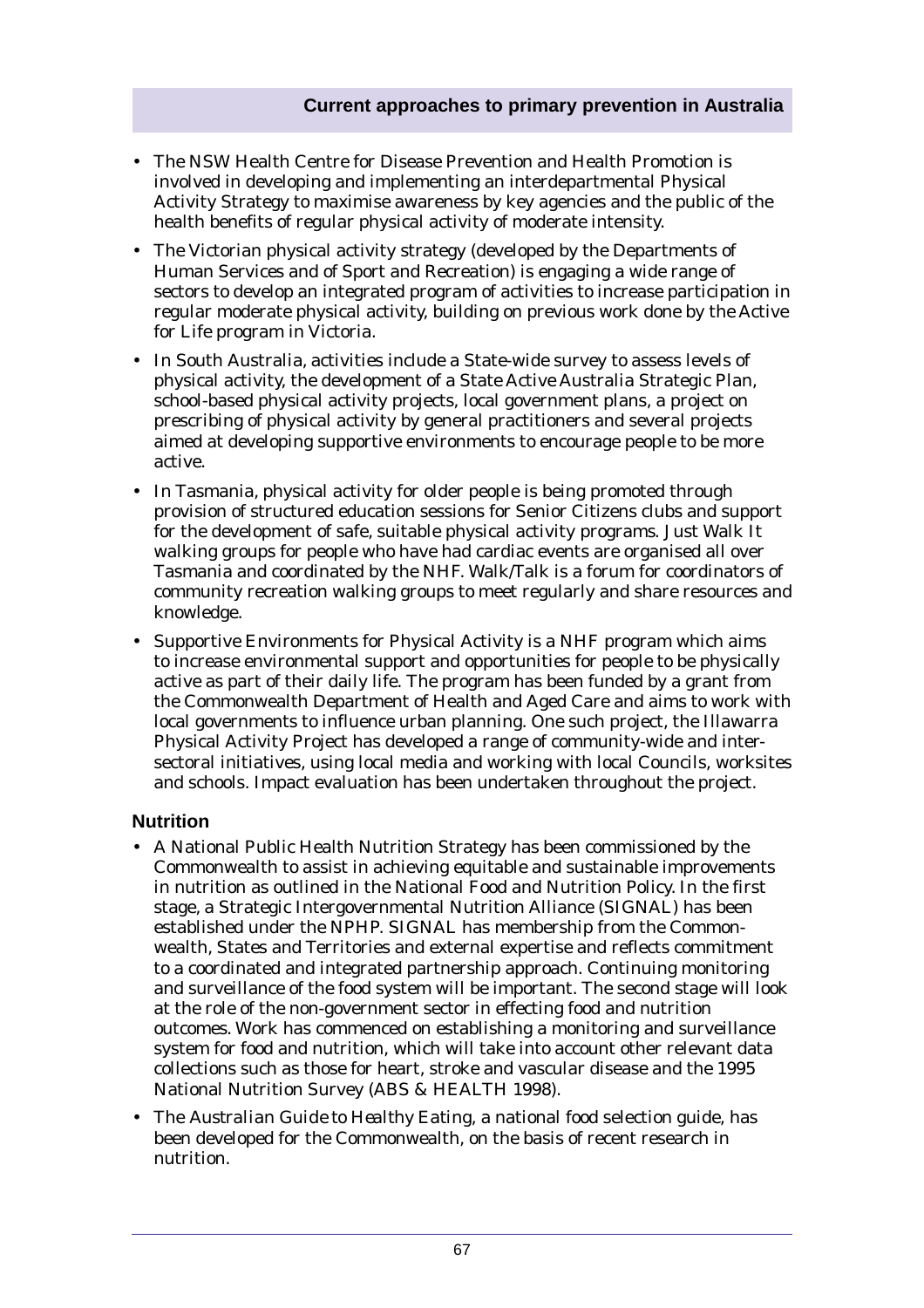- Action in response to *Australia's Weight: a Strategic Plan for the Prevention of Overweight and Obesity* (NHMRC 1997c) is principally oriented towards primary prevention of overweight and obesity. A national strategy to implement the recommendations of the report is being developed.
- The New South Wales Nutrition Strategy is based on interventions in institutional settings (eg schools, hospitals, nursing homes). Specific projects include: the Better Health Innovation Award for new food products; a State-wide approach to fruit and vegetable consumption and a monitoring tool for school canteens.
- Current initiatives under the Victorian Nutrition Strategy (Healthy Eating Healthy Victoria) include developing a public awareness campaign; producing a common State-wide nutrition promotion logo and brand; undertaking a review of policy and practice relating to nutrition in various organised care settings; and establishing a new program at Monash University to provide critical analysis support for public health nutrition activity.
- The Garden KaiKai project in the outer islands of the Torres Strait seeks to improve food supplies in remote Indigenous communities through the establishment of community gardens, combined with workshops by nutritionists and diabetes educators. The project was developed by community councils in the participating islands in response to difficulties in obtaining fresh fruit and vegetables. Facilitated by the Tropical Public Health Unit and employing a horticulturist, it was funded by a three-year grant from the Queensland Health Promotion Council.
- The OK Takeaway project, an initiative piloted by the Darling Downs Public Health Unit, aims to increase availability of and demand for nutritious takeaway foods through the use of education and marketing strategies. The project is now being piloted throughout southern Queensland in partnership with local government and community health services.
- Lighten Up is a community-based weight management project supported by the public health services of Queensland Health and offered through the services of professional staff and community volunteers. An adaptation of the project aimed at the Indigenous population, Healthy Weight, is currently being evaluated State wide.
- The Pintubi Homelands Health Service in central Australia is an example of an approach to developing an interagency nutrition program in a remote community. Covering the issues of child nutrition, food policy and store policy, the project involves consumers, the community store and a multidisciplinary health team.
- In South Australia, the What's Eating Enfield healthy food choice project resulted from intersectoral partnership between community health centre nutrition workers (State government) and an Environmental Health Officer (local government). The project was designed to increase the range of, and access to, healthy food available from food outlets in the local area.
- The key objectives of the Eat Well SA Project are to increase the availability of healthy food in settings where children, young people and their families live, are cared for, educated and spend their leisure time. Linkages are made with child care centres, the health-promoting schools framework, training institutions, local government and primary producers.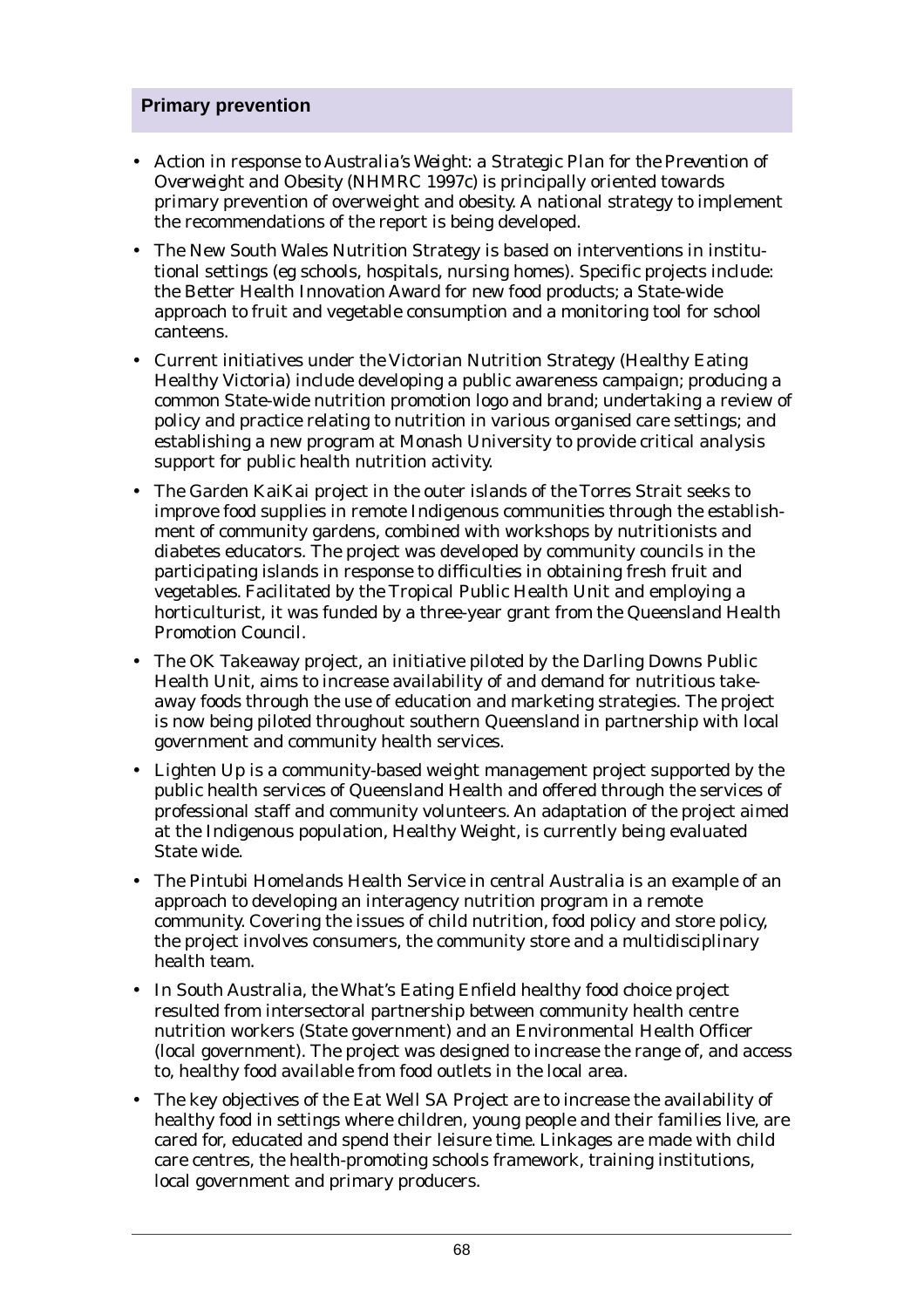- The 1995 Western Australian Health Survey provides a comprehensive profile of population subgroups most at risk from poor dietary practices. As well, a report on nutrition-related deaths in Western Australia in 1983–1994, produced in conjunction with the Epidemiology Branch in 1996–1997, showed that 18 per cent of all deaths in West Australia are due to poor nutrition, mainly related to heart disease, stroke, bowel cancer and diabetes.
- State-wide consultation with Indigenous organisations, communities and individuals in Western Australia was conducted this year to develop a nutrition policy and plan for Indigenous peoples.
- Food service guidelines and assessment tools for child-care centres in Western Australia were developed as part of the Cent\$ible Food Service Project, a joint initiative with Curtin University, funded by Healthway.
- The Territory Food Project is addressing deficiencies in food supply in remote Indigenous communities where availability of fresh fruit and vegetables and other healthy foods is often severely limited through local monopoly food retailers.
- The Northern Territory Strong Women, Strong Babies, Strong Culture program is addressing the health status of Indigenous mothers and children by enlisting and training older, senior Indigenous women as Strong Women Workers. These women provide leadership and advice to younger women on a range of issues including nutrition. Initial evaluation of three pilot communities indicates that the program has had considerable success, and women in other communities throughout the Northern Territory and interstate are taking up the program.
- The Eat Well Tasmania campaign of the Tasmanian Nutrition Promotion Taskforce is in its third year of operation. The Taskforce is an intersectoral coalition with representation from primary producers, manufacturers, retailers, health sector and consumers. The campaign aims to foster an intersectoral approach to nutrition promotion throughout the State. An example of the type of project being supported is the Healthy Options Takeaway project, involving work with local government to provide incentives for local food outlets to offer healthy takeaway foods. Financial incentives (a reduction in licensing fees) and marketing and promotion support are offered to food outlets that meet certain nutrition and food hygiene standards.
- In the Australian Capital Territory, the Good Food Good Fun initiative aims to improve nutritional health through promotion of good nutrition at all levels of the food and nutrition system. The initiative promotes the enjoyment of healthy food, supports activities that make healthy food choices easier and encourages links between a broad range of groups working in the areas of food and nutrition. The initiative is occurring over four phases: creating community awareness of the message; introducing the message and approach in the Healthpact Nutrition Grants and Sponsorships program; developing links with generic food retailers; and developing links with the broader food industry and community food services.
- The Australian Capital Territory Lifestyle Changes and Nutrition Program is conducted by the Nutrition Department of The Canberra Hospital. Referral sources are hospital inpatients and outpatients and general practitioner referral following risk factor assessment.